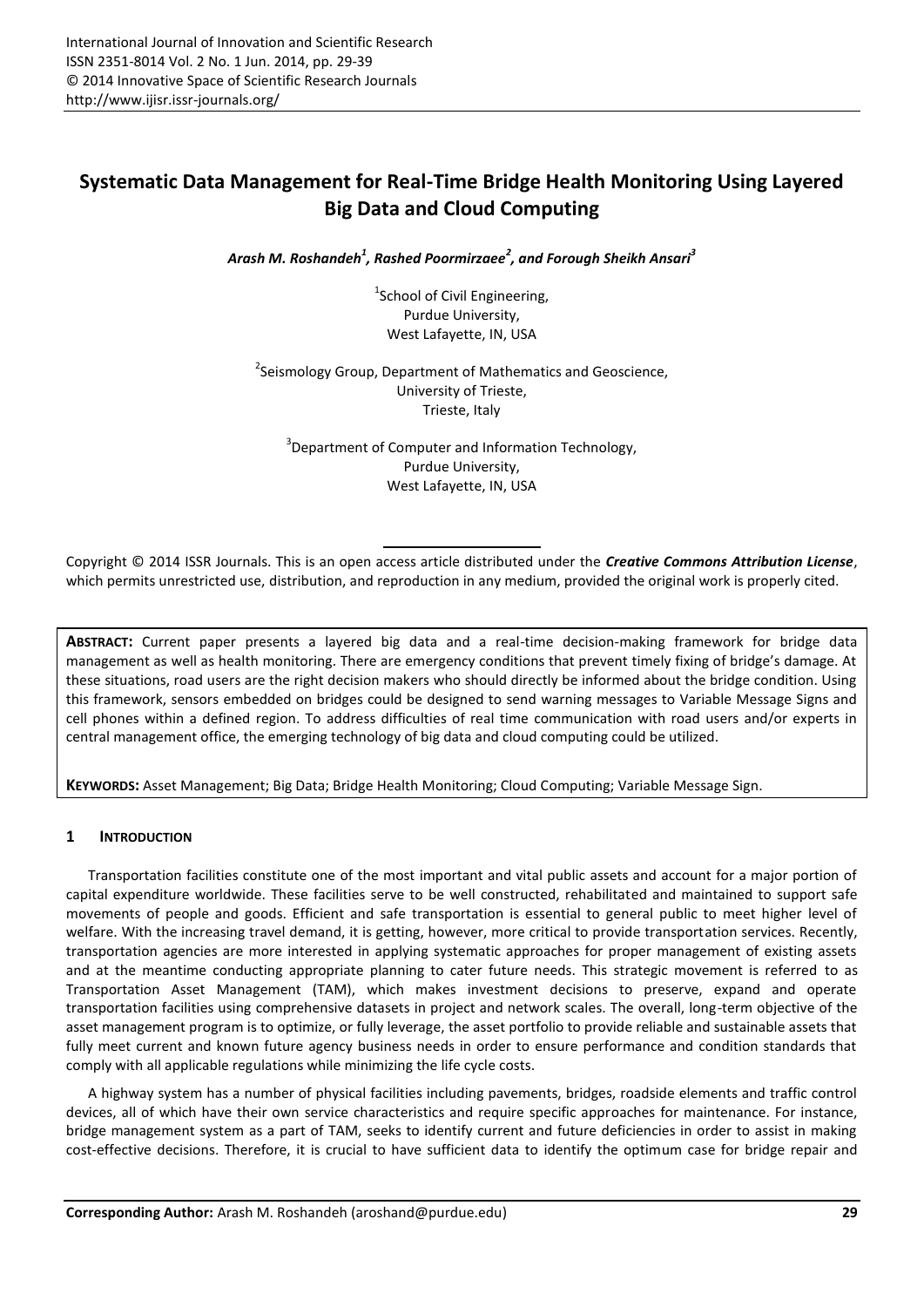rehabilitation over given time periods and available funds. Enhancing user benefits in terms of bridge safety and reliability in operations requires continuous bridge health condition monitoring to ensure preventing catastrophic events.

The current situation and future of surface transportation infrastructure in the United States is at a critical point. Approximately, one-third of bridges in U.S. are approaching to the end of their service life. This may be attributed to increasing travel demand along with constant or even decreased investment in highway infrastructure, especially bridge maintenance.

As was discussed earlier, availability of valid datasets enables decision makers to apply timely bridge maintenance programs and extend its service life to prevent or minimize subsequent additional construction costs and burden on agencies as well as society. Although, there has been significant progress in sensor technologies for collecting structural condition of bridges and conducting timely treatment, however, Bridge Health Monitoring (BHM) still remains a challenge. BHM seeks to determine whether structural condition of bridge performs as expected or there is some kind of deterioration in its behavior. It can greatly enhance the service life of the structure and improve users' satisfaction in general.

With the advancement of data-acquisition and storage programs, faster and easier approaches can be conducted for bridge health monitoring. Application of social media, mobile devices, sensors, video, and imagery technologies are some examples in this regard. This study intends to discuss applying big data and cloud computing for data management pertinent to bridge health monitoring. A new framework for real time BHM will also be proposed.

#### **1.1 RELATED WORK**

Condition monitoring of bridges have long been practiced. Cheng and Melhem [1] investigated the effectiveness of using fuzzy case-based reasoning model for bridge health monitoring. Their developed model produced reliable results with small errors. Gul et al. [2] proposed a low-cost practical monitoring approach to perform proper lubrication level in an open gear of a movable bridge by using video cameras. They developed two indices for monitoring of the open gear by investigating two different image processing methods. Im et al. [3] conducted a study reviewing GPS application for structural health monitoring. They pointed out that although the application of GPS as a Structural Health Monitoring (SHM) method cannot be applied in all different types of structures, however, it is useful in cable-supported bridges. Kallinikidou et al. [4] carried out a study with concentration on the areas of data management, data quality control, and feature extraction of meaningful parameters to describe the response of large-scale infrastructure systems for SHM. Based on the associated data, appropriate action could be taken for proper treatment on the bridge. Smarsly and Law [5] presented the design and implementation of an agent-based wireless system for SHM which resulted into 95% and 96% reduction in sensor data transmitted and the power consumption, compared to the case when all raw data had to be transmitted to a remote computer for analysis. Kaloop et al. [6] used GPS technology with wavelet principal component analysis and spectrum methods for monitoring of bridge deck deformation and analyzed the behavior and movement of bridge under moving traffic loads. Kurata et al. [7] developed a new wireless internet based SHM system for large-scale civil infrastructure. The proposed method was validated on the New Carquinez (Alfred Zampa Memorial) Bridge in Vallejo, California. Laory et al. [8] presented a novel model-free data-interpretation methodologies that combined moving principal component analysis with each of four regression-analysis methods: i) robust regression analysis; ii) multiple linear analysis; iii) support vector regression; and iv) random forest for damage detection during continuous monitoring of structures. For the combined data-interpretation methods, the best regression analyses were found to be those that are compatible with eigenvector-correlation characteristics. Wijesinghe et al. [9] presented a development work for an in situ sensor which is based on the strain-life fatigue analysis method for the detection of fatigue damage in steel bridge.

#### **1.2 MOTIVATION AND OVERVIEW OF THE CURRENT STUDY**

Bridge data collection and storage, as well as making timely decisions in order to deal with damages on bridge's structure and prevent catastrophic events, is still a challenge and requires more advanced approaches. The current study endeavors to incorporate big data and cloud computing technologies with principles of Transportation Asset Management (TAM) strategy to develop new framework for bridge data management, health monitoring, and decision making.

#### **1.3 OUTLINE**

The remainder of this paper is organized as follows: Section 2 introduces concept of big data and the way it relates to cloud computing. Application of Global Positioning System (GPS) and Geographic Information Systems (GIS) in transportation field, have also been discussed here. Section 3 upgrades existing commonly used bridge management flowchart and creates a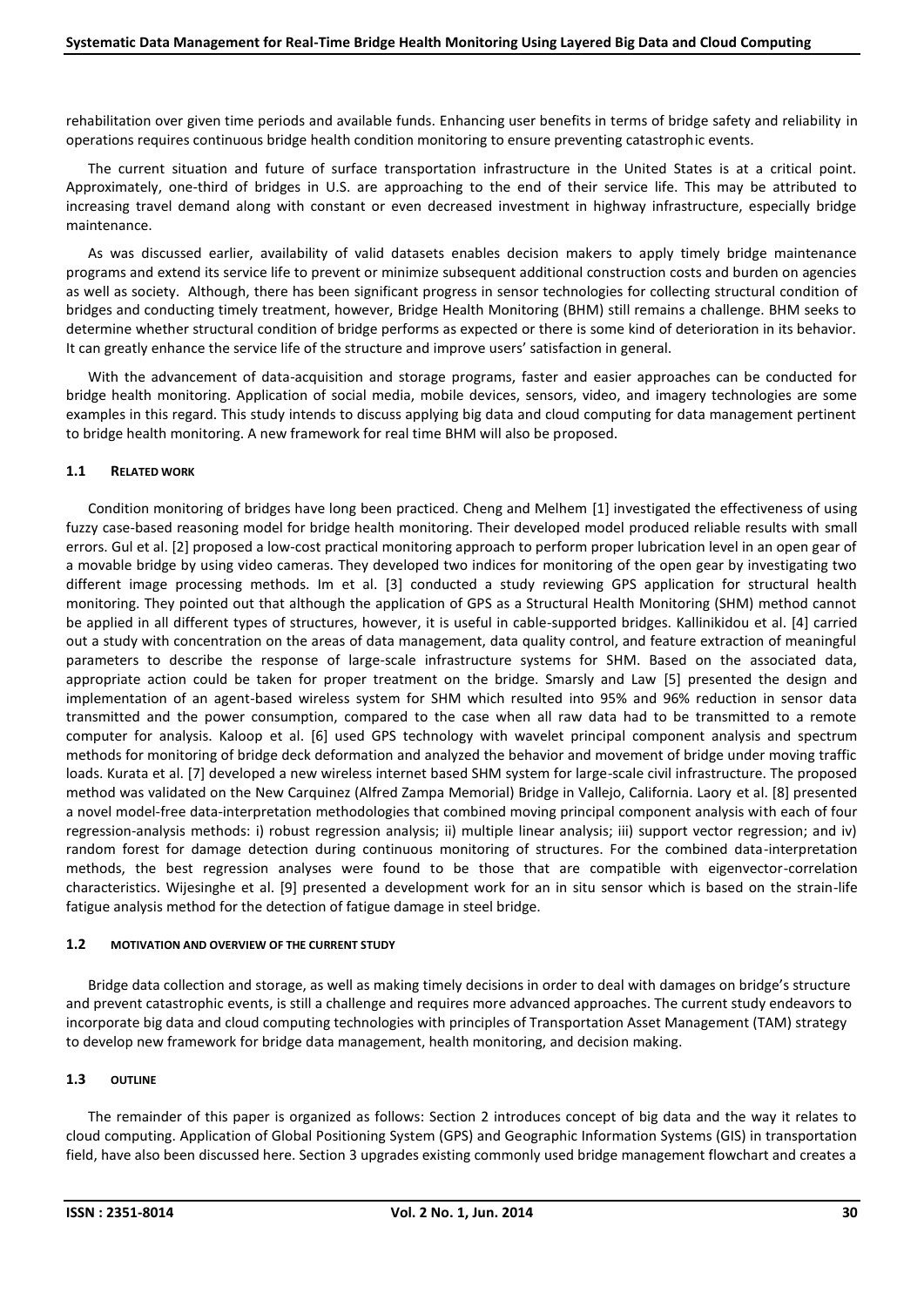layered big data framework for bridge data management and health monitoring. A real-time decision making framework for bridge health monitoring has also been proposed. Finally, Section 4 presents a study summary and draws conclusions.

#### **2 BIG DATA AND CLOUD COMPUTING**

The size of data in different fields including transportation is booming up all around the world. By passing the time, new angles of technology in different fields like computer science, information processing, and transportation have been identified and human beings are getting more and more curious to make interdisciplinary application of emerging technologies. For instance, in order to extract useful information from large unstructured datasets and create harmonized and well organized data, a computational process called data mining was introduced which comprises of data classification, regression, clustering and summarization.

Michael Cox and David Ellsworth introduced the term big data in 1997 to be applied for large volumes of data [10]. The term big data has been recently used in many studies to capture features of huge datasets [11], [12], [13], [14], [15], [16]. As its two words imply by themselves, it is large and unusual size of datasets that cannot be handled efficiently using the conventional and routine manners and tools. Due to its huge size, it requires special way to be processed and get ready for utilization. Two main points which need special attention in dealing with big data for critical decision making are i) physical design and conceptual correlation between various datasets; and ii) maintenance and processing. Main features of big data can be summarized in four-V as volume, velocity, variety, and value. Volume represents big size of datasets; velocity indicates speed of data collection and transferring; variety stands for different data types which involve in collected datasets; and finally value represents the importance of data for utilization.

Big data investments in 2013 shows that 64% of organizations invested or planned to invest in big data technology compared to 58% in 2012 [17]. Big data requires fast analytical processes and algorithms to organize and analyze these massive datasets. They can receive the information from several sources such as social media, mobile devices, sensors, video, and imagery. Collected datasets are usually unstructured that are not easy to be utilized. In order to clean up and create structured datasets, they need to be so called correlated and harmonized.

There are several techniques to address unstructured datasets. MapReduce is a framework for distributed computing to address processing large unstructured data sets. In simple words, MapReduce divides input files into chunks and processes these in different steps. Hadoop is an open source version of MapReduce. Hadoop clusters are useful for processing massive datasets. It has a distributed file system as its data storage layer called Hadoop Distributed File System (HDFS) and HBase distributed database. Hadoop is a Java-based MapReduce application for big data processing. What Hadoop does is mapping a single large workload into smaller sub-workloads. Then merges (reduces) these smaller workloads to get the final result. MapReduce framework can be leveraged to process large datasets using "cloud" resources.

Cloud computing has emerged as a subject of interest for researchers and practitioners. It has received lots of applications along with lower IT costs, which turns into significant efficiency level [18]. A general and simple definition of cloud computing is remote control or software virtualization [19]. Cloud has five main layers as follows [20]: Layer 1) Cloud Application: provides interface and access-management tools for specific application services to the cloud end users. This model is referred to as Software as a Service (SaaS). Layer 2) Cloud Software Environment: providers of the Cloud software environments assist users as well as developers of cloud applications in terms of programming language level. This services are called as Platform as a Service (PaaS). Layer 3) Cloud Software Infrastructure: this part provides essential resources to other higher layers. These services can be categorized as: Infrastructure as a Service (IaaS) for end users, Data Storage as a Service (DaaS) which allows users to store their data at remote disks and access them anytime as they want, and Communication as a Service (CaaS) which provides communication possibilities in different aspects. Layer 4) Software Kernel: this layer provides the core management points for taking care of software. Layer 5) Hardware and Firmware: end users, those who directly interact with the cloud, require a lot of IT subleasing Hardware as a Service (HaaS).

Cloud computing gives the opportunity to users to access computing infrastructures and software resources as different parts of a network. A cloud service can determine a very good quality of any transportation assets' location from a raw data using Geographical Positioning System (GPS) [21]. It can also provide strong fitness and an opportunity for Geographic Information Systems (GIS) in creating multiple layers of traffic and transportation assets' data [22].

#### **2.1 GLOBAL POSITIONING SYSTEM (GPS)**

There are a number of satellite-based positioning systems like GPS and GSM in use. GPS is a navigational system that is based on satellite and was initially started by the US department in Defense in 1973. Soviet Union developed the Global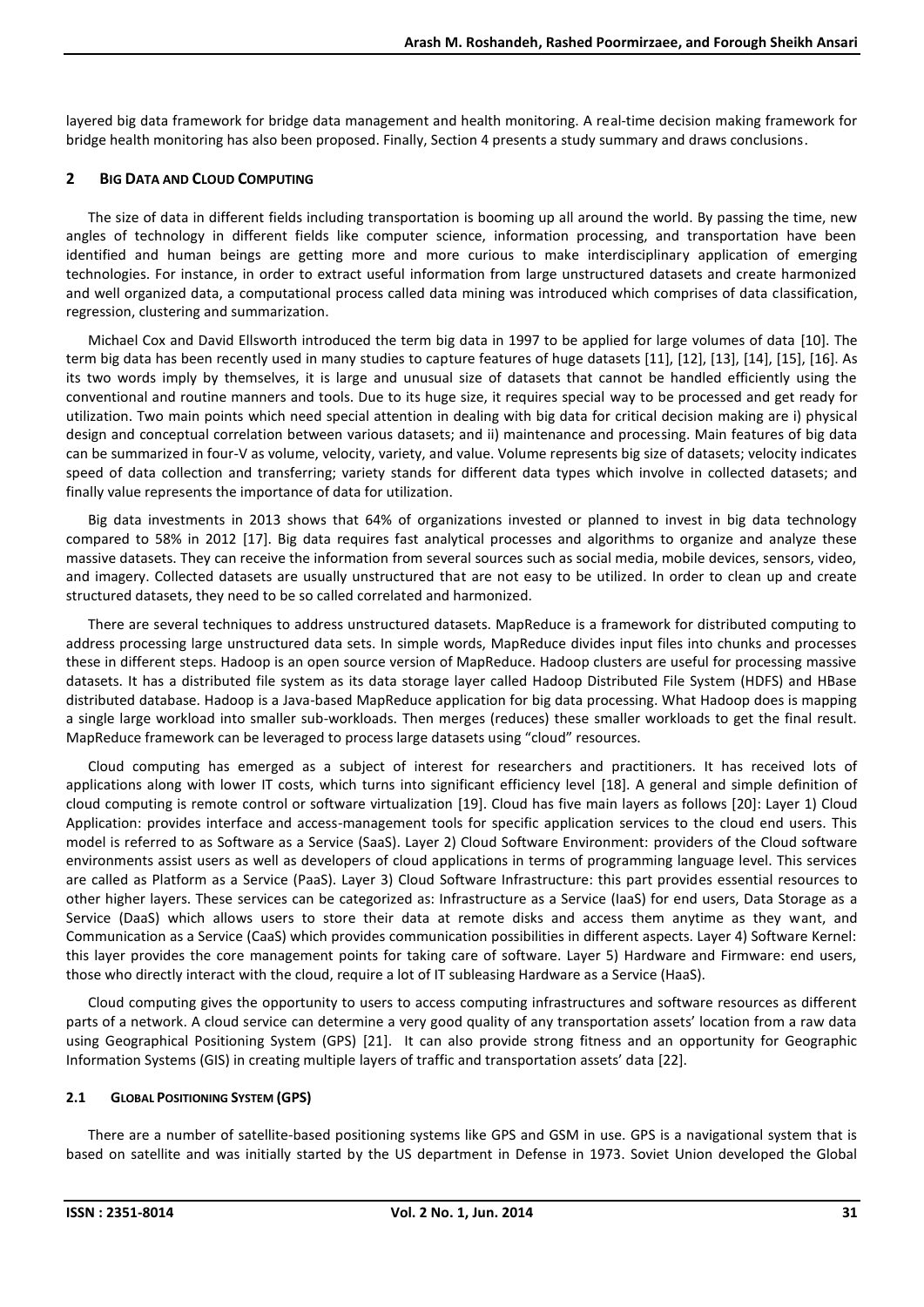Navigation Satellite System (GLONASS) which is currently running by the Russian Government. European Union built the Galileo system which is expected to be completed in 2014. At the meantime, Chinese government is also planning to fully develop BeiDou (COMPASS) Navigation Satellite System by 2020 [23].

GPS technology has recently received more attention in transportation studies. Venter and Joubert [24] described the use of GPS data to analyze the travel behavior and fuel consumption patterns of motorists in Gauteng Province, South Africa. Hongxia et al. [25] analyzed collected individual travel data from GPS to investigate travel behavior and develop models for urban traffic planning. Huang et al. [26] proposed an approach for estimating travel time along roadways using collected data from GPS. Zhao et al. [27] developed a methodology for identifying and ranking the road bottlenecks using data from GPS mounted on trucks.

There are three main components in GPS including: i) Satellite Vehicles or the Space Segment; ii) Control Segment; and iii) User Segment. As the name of Satellite Vehicles implies, they are satellites in space. In order to monitor and control the satellites, Control Segment can be used which is a network of ground-based facilities and is composed of a master control station, an alternate master control system, 12 command and control antennas, and 16 monitoring sites. The User Segment is the receiver equipment and uses the signals from Satellite Vehicles to arrive at a location [23].

GPS can significantly help to find out the desired location. However, it cannot assist in finding other attributes of that specific location. As Abler [28] noted, "GPS equipment will tell me where I am with great precision. But knowing precisely where I am may not be very helpful. Location, no matter how precisely specified, is sterile in and of itself. Context determines whether knowledge of location is invaluable. Contextual knowledge immensely enriches the value of locational information". To address this issue, providing that all required data are collected, GIS is the right tool for storing and mapping all attributes of associated link or node within a transportation network.

#### **2.2 GEOGRAPHIC INFORMATION SYSTEMS (GIS)**

GIS based analysis enables decision makers to organize available datasets and apply proper management procedure on them. By utilizing the advanced information technology in transportation field, it is possible to determine the relationship among road network, vehicles, traffic stream, environment, and other attributes in order to get closer familiarity with desired locations and make the right decision.

More than half a century ago, in 1963, Tomlinson proposed the Canadian GIS based technology for data management and mapping of information [29]. Since then, it has vastly been used in academia and industry for digitizing and analyzing the corresponding data. GIS creates dynamic and somehow smart maps which embeds several attributes of a specific node or link into a readable box. Having all these detailed information at the same time, enable experts to get full view of different locations simultaneously.

Thill [30] introduced the concept of GIS transportation and emphasized on primary requirements to apply this technology in transportation domain. Shaw and Xin [31] presented a temporal GIS design for analyzing the interaction between land use and transportation. Loo [32] used crash, road network and district board databases in GIS to validate crash locations. Juan and Feng [33] proposed a component-oriented GIS based framework for traffic management. Kuo et al. [34] utilized ArcGIS for geocoding of the crime and crash data as well as defining the hotspots and organizing the best patrol routes within a network. Miller [35] discussed the role of GIS and social medial for cultivating transportation systems. Richardson [22] addressed impacts of real-time space-time functions on GIScience and how more progress can be made in this field. Tao [29] reviewed advancements of GIS for city management in terms of facilitating urban modeling and decision-making.

GIS plays an important role in organization, harmonization and analyzing of temporal-spatial data and also improves energy efficiency and the need for man power in data storage and retrieval. It is a very useful cartographic tool for the computerized storage as well as graphic display of multiple layers of locational data and associated information. Considering the fast development of urbanized and surrounding areas, it would have been complicated to create non-digitized maps for planning and management purposes. In compare to non-computer-based maps, GIS has greatly improved the efficiency of making and updating maps. It has brought many advantages for decision-makers as well as general public to investigate various alternatives to end up with clear understanding and right decision for implementation.

### **3 LAYERED BIG DATA FRAMEWORK FOR BRIDGE DATA MANAGEMENT AND HEALTH MONITORING**

Figure 1 illustrates detailed procedure for bridge data management and health monitoring using concepts of big data and cloud computing. It incorporates the big data application and cloud computing with transportation asset management fundamentals. There are two phases involved in this framework, phase 1 is "cloud" based while the second phase is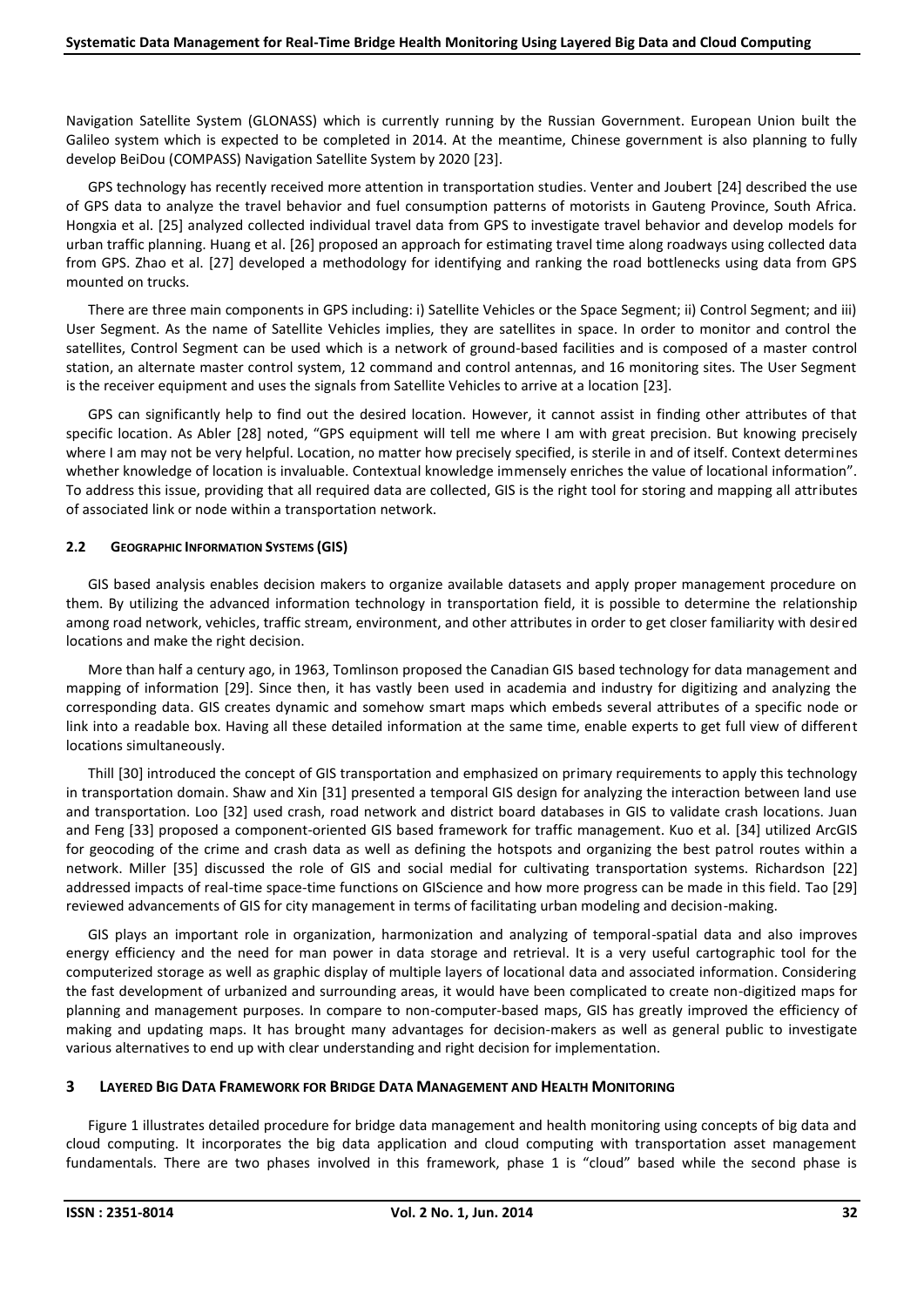"decision" based. First phase is comprised of three layers including data collection, data transfer, and data storage as well as visualization. These three layers could get benefit of cloud computing technology and handle the processing of datasets using cloud resources. In the second phase, which is mainly coming from asset management strategy, experts and decision makers viewpoints are closely embedded into the framework. This phase has also three different layers as i) Data evaluation; ii) Projects prioritization; and iii) Projects implementation.



*Fig. 1. Layered Big Data Framework for Bridge Data Management and Health Monitoring*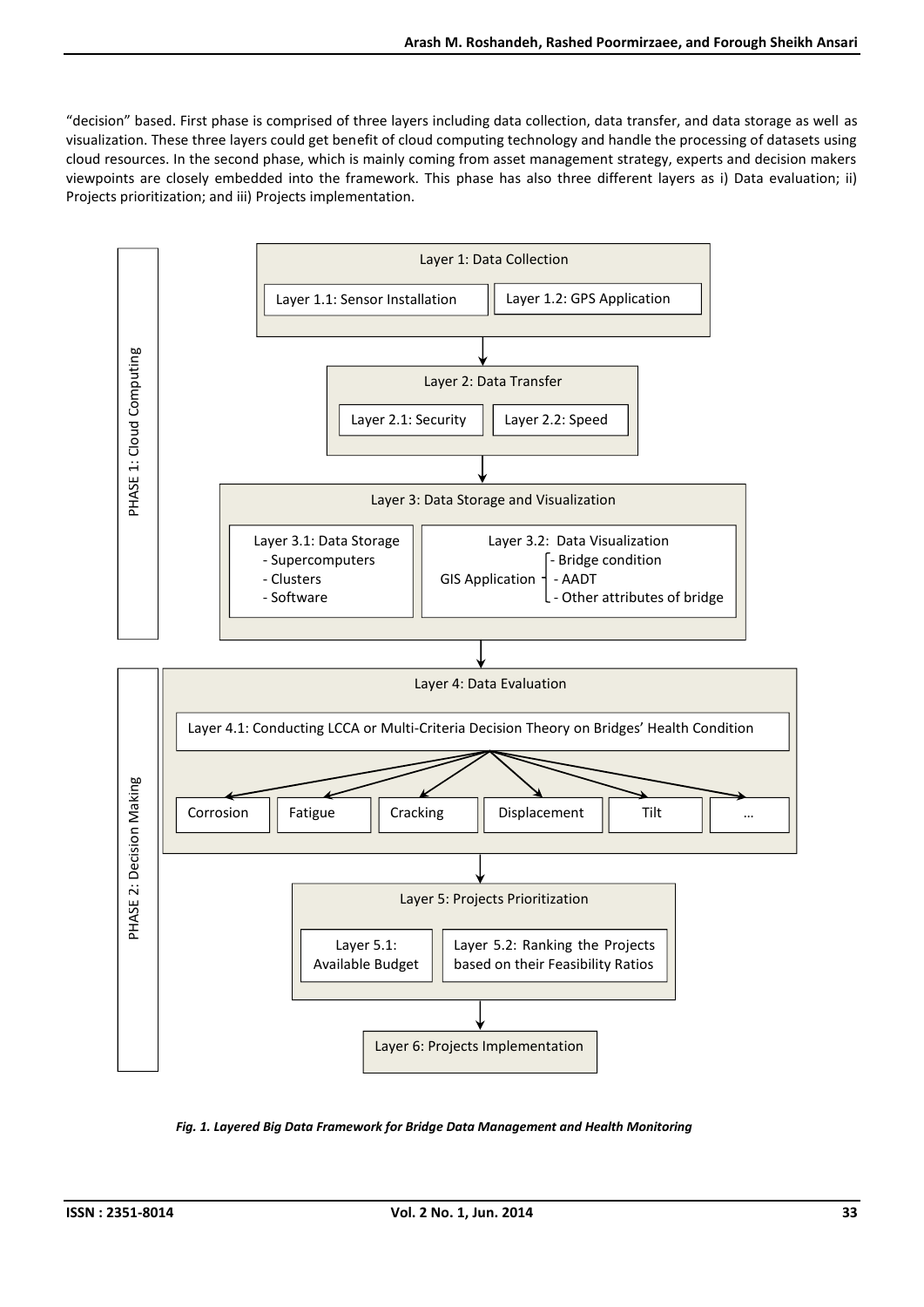Layer 1: Data Collection. In order to collect associated data of bridges' health condition, appropriate sensor types could be installed on desired locations. The sensors, by nature, capture structural condition of bridge and send the information to monitor center via GPS facilities.

Layer 2: Data Transfer. Information security is one of the main issues involved in today's data transferring. Despite proposed secure algorithms by computer science experts, it is also important to consider speed of data transfer from sensor/GPS to storage places. A trade-off analysis needs to be performed between security and speed in order to have an efficient data transfer.

Layer 3: Data Storage and Visualization. It is a struggling point to see how received data could be stored before utilization. In order to address this issue, supercomputers and clusters which are able to store huge datasets, can be used. In pursuant of having all information available, it is worthwhile to create visualized system of data and make organized layers out of them. As was discussed earlier, GIS which has extensively been used in transportation field, is a proper choice for handling this issue. Geo-coding of unstructured data and creating multiple visualized layers in GIS will assist to get easier access to corresponding datasets along with exact location of a bridge and all its attributes including health condition and etc. As such, the unstructured data can somehow be converted to organized and structured information.

Layer 4: Data Evaluation. In order to make the most appropriate decision in regard of bridges' health condition, it is essential to get the viewpoints of experts to see which deterioration type needs to be fixed first to end up with overall network-wide benefits. The overall benefits of the investment option can be determined on the basis of multiple benefit items as captured by changes in related performance measure values. Of the individual benefits items, some of them including reduction in i) construction; ii) deck rehabilitation; iii) superstructure replacement; and iv) maintenance costs and decrease in vehicle operating costs resulted from the investment could be estimated in dollar values. Two general approaches can be used to combine the individual benefit items measured in non-commensurable units into the total benefits measured in a commensurable unit. One approach is to convert the non-dollar valued benefit items into dollar values. The present worth or equivalent uniform annualized dollar values of total benefits in facility service life-cycle are then computed using the life-cycle cost analysis (LCCA) approach. The other approach is to convert non-commensurable benefit items into none-dollar scaling values using the multi-criteria decision theory. Analytical Hierarchy Process (AHP) is a multi criteria decision approach which could be used for assigning different weighting factors between various damage types, in order to evaluate each project. In terms of bridge condition, there are several structural parameters including corrosion, cracking, fatigue, displacement, force, settlement, strain, temperature, tilt, vibration, and etc [36].

Level 5: Projects' Prioritization. The evaluation of proposed investment options will help screen out economically infeasible options. Selection and programming of the remaining economically feasible investment options can then be conducted on the basis of estimated life-cycle benefits and the investment amount for each investment option. Due to limited budget available, only a portion of the economically feasible investment options can be selected for implementation. From the network-level investment decision perspective, the selection and programming of investment options aim to select a subset from all economically feasible investment options to yield the maximized overall benefits subject to budget and other constraints. The optimization modeling for investment selecting and programming is known in the literature as the capital budgeting problem. More generally, it falls in the category of the doubly constrained multidimensional Knapsack problem, where a certain amount of budgets is designated for a specific type of physical asset or system operations and the designated budget is further restricted for each year of the multiyear resource allocation period.

Layer 6: Projects Implementation. It should be noted that there might be institutional or technical issues that will impede implementation of selected projects. In addition, other qualitative factors such as public support may also impact the actual sequence in which projects are deployed. It is important that the analysis be made flexible to keep abreast of the changing needs of highway transportation, yet robust enough to be applicable in a wide variety of areas related to bridge management.

#### **3.1 PROPOSED REAL-TIME DECISION MAKING SYSTEM FOR BRIDGE HEALTH MONITORING**

Bridge maintenance is a kind of work which requires routine inspection and fast treatment implementation. Proposed framework in Figure 1 discussed a detailed procedure from data collection through conducting the appropriate treatment for fixing bridge related damages. One of the crucial elements which might be a part of limitations in that framework, is the matter of time. When collected data are delivered to central management office, experts could go through them to make best decision for treating the issue, however, the remaining question is how long would it take from data collection, transfer, storage, evaluation till decision making by experts and applying the right treatment? Don't we need to also include road users (drivers) as a part of decision making process?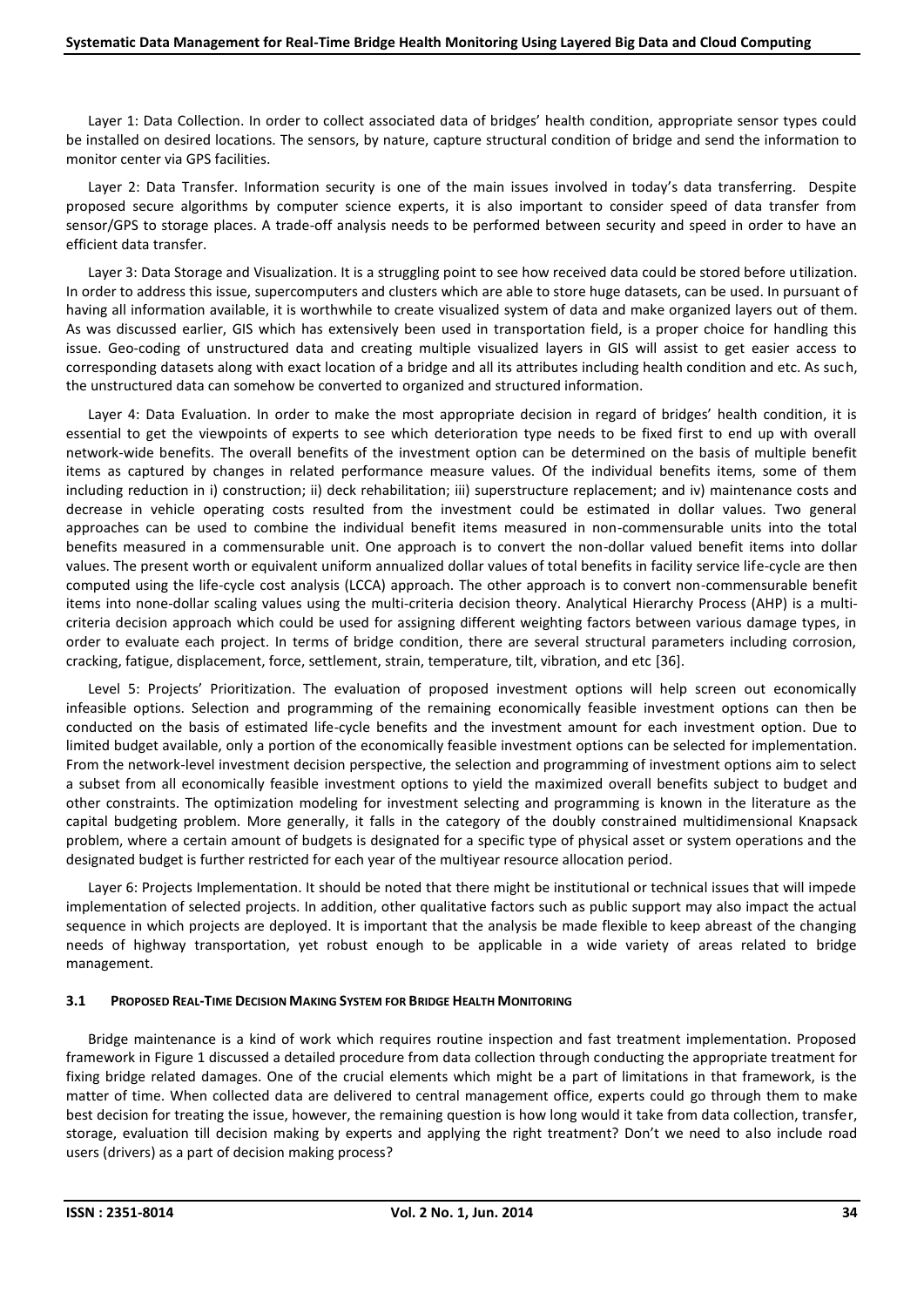There might be situations at which bridge damage needs immediate treatment and failing to do so would cause catastrophic consequences on road users. During the time of and also after extreme events, such as earthquakes or blast loading, SHM could be designed to provide real-time or near-real-time, reliable information about the health condition of structure. Sensors could be utilized to provide real time monitoring of various structural changes and transmit them to a remote data acquisition center for decision making. The sensors include accelerometers, strain gauges, tilt sensors displacement transducers, level sensing stations, anemometers, temperature sensors and dynamic weight-in-motion sensors. These sensors are part of the early warning system for bridges, providing the essential information that helps Department of Transportation (DOT) to accurately monitor the general health conditions of bridges. By using these instruments the factors that eventually lead to structural failure can be measured in real time. This monitoring in countries with high potential seismicity, like U.S, has more importance and needs to be preciously conducted. Seismic monitoring of a bridge also starts with the selection and arrangement of a sensing system and associated data acquisition procedure. Commonly used sensors for seismic monitoring of a bridge include seismometers for induced bridge acceleration response. Seismometers are sensors for measuring motion of the ground, including earthquake related waves, and nuclear explosions. Additionally, dynamic displacement response of a bridge to seismic loading can be measured using displacement transducers, tilt-meters and GPS. In case of measuring dynamic acceleration and stress responses of bridge to seismic loading, piezoelectric, servo-type tri-axial acidometers, and strain gauges, optical fiber sensors, can be utilized, respectively [37].

As was discussed earlier, there are situations where bridge needs immediate treatment to fix the damage. However, there are many emergency conditions that bridge damage could not receive immediate treatment. Some of the common types of these situations have been summarized in Table 1. As such, road users are the right decision makers, at these points, who should directly be informed. One of the common ways, in order to communicate with drivers, is via Variable Message Signs (VMS) installed along roadways. SHM sensors embedded on bridges could be designed to send warning messages, regarding the bridge damage or failure, to VMSs installed within at least 1 mile before that bridge. Additionally, sending warning messages to cell phones within a defined region, depending upon the location of bridge, is another way in order to facilitate real time communication with road users. Having done that, drivers could make the right decision accordingly to either stop their trip or take another route towards destination. The challenge is how this many information can be coordinated to address data processing and implementation. Strategy of big data and cloud computing, as was discussed in preceding sections, is an appropriate way to properly manage these tasks.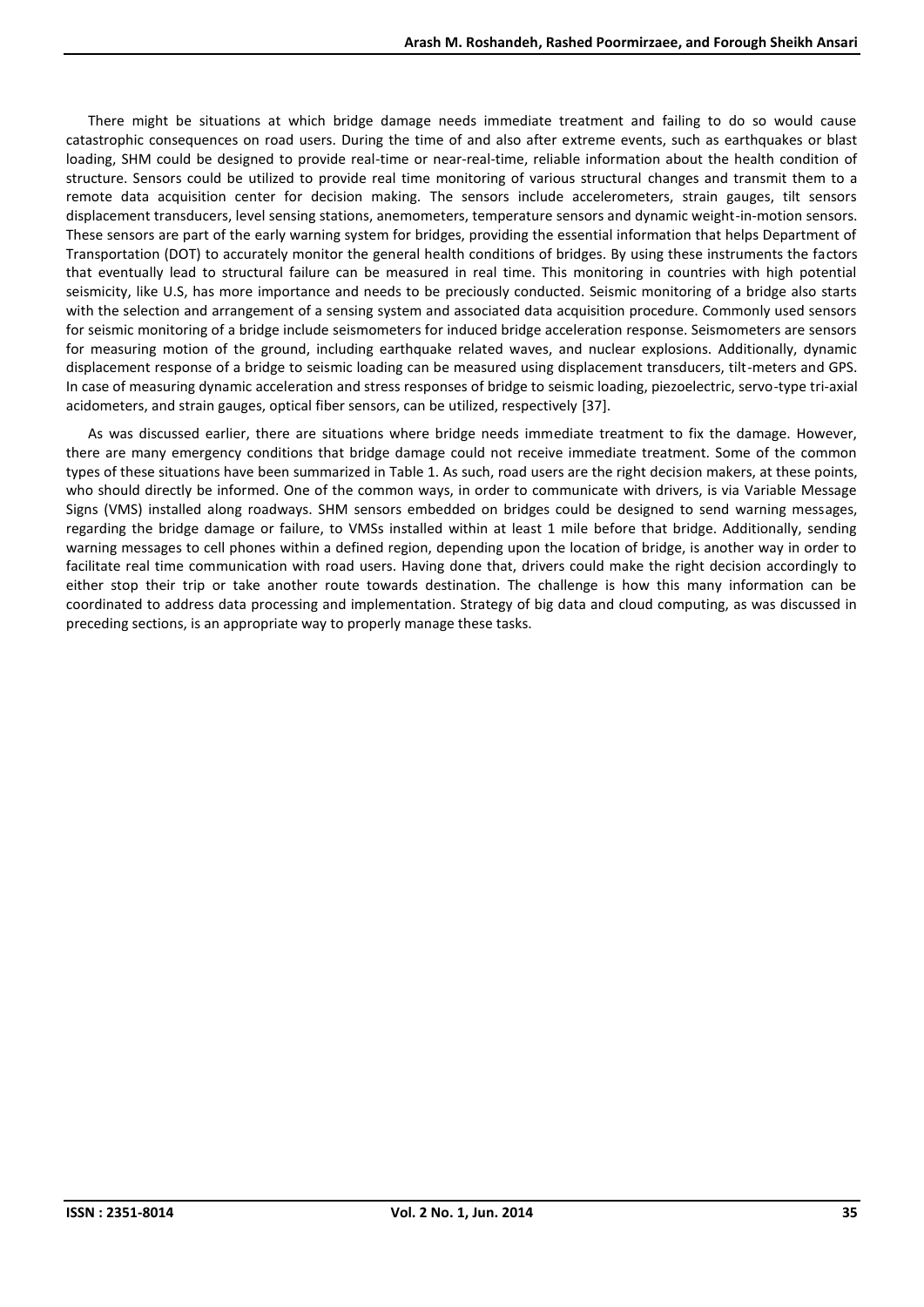| <b>Issue Type</b> | Detailed Issue Item                                                                       |                             |
|-------------------|-------------------------------------------------------------------------------------------|-----------------------------|
| Emergency         | Natural                                                                                   | Hurricane                   |
| recovery          | incidents                                                                                 | Flood                       |
|                   |                                                                                           | Wildfire                    |
|                   |                                                                                           | Earthquake                  |
|                   |                                                                                           | Landslide                   |
|                   | Manmade                                                                                   | - Terrorist attacks         |
|                   | hazards                                                                                   | Chemical spills             |
|                   |                                                                                           | Nuclear accidents           |
|                   | Construction                                                                              | - Deck failures             |
|                   |                                                                                           | Bridge sub-structure damage |
| Evacuation        | - Bridge over a railroad                                                                  |                             |
|                   | Bridge over a navigation channel                                                          |                             |
| Site issues       | - Accessibility of the construction site is not easy for DOT contractors                  |                             |
|                   | Prefabrication of deck, superstructures, substructures, and foundations is required       |                             |
| Construction      | Restriction of construction time due to adverse economic impact                           |                             |
| time              | - Where a project is of a complex nature, for example, on an existing acute hospital site |                             |
|                   | - If there are many number of on-site construction tasks                                  |                             |
|                   | - Rolling spans on runway                                                                 |                             |
|                   | - Floating spans on barges                                                                |                             |
|                   | - Weather constraints                                                                     |                             |
|                   | - Natural or endangered species                                                           |                             |
| Safety concerns   | - Workers are exposed to dangerous situations like working close to traffic, near power   |                             |
|                   | lines, or over water                                                                      |                             |
|                   | On complex projects which involve the use of specialized work methods or equipment        |                             |
| Environmental     | - Involvement of environmentally sensitive area                                           |                             |
| issues            | - Historical bridge                                                                       |                             |
|                   | - Land use and ecosystem                                                                  |                             |
|                   | Drainage                                                                                  |                             |
| Standardization   | - Availability of Federal, state, industry and local prefabricated bridge standards       |                             |
|                   | - Incorporation of aesthetic or context sensitive design requirements                     |                             |
|                   | Special superstructures of the trusses, cable stayed and movable (bascule, lift and       |                             |
|                   | swing)                                                                                    |                             |
|                   | - High strength bolt installation and inspection                                          |                             |
| Maintenance of    | - Concerns of excessive work zone induced user delays and crashes                         |                             |
| traffic           | - Congested urban areas where costs associated with traffic control increase              |                             |
|                   | substantially                                                                             |                             |
|                   | - Reduce access to the business                                                           |                             |
|                   | - Congestion in front of businesses                                                       |                             |
|                   | Improvements in level of service, lane mile hours at LOS E or worse                       |                             |

#### *Table 1. Some of the Emergency Conditions when Warning Messages about Bridge Damage should be sent to Drivers via VMS and Cell Phone*

Figure 2 illustrates proposed real time decision making process for bridge health monitoring. Depending upon the emergency level of bridge's damage, the appropriate message could be sent to either drivers or experts at associated DOT, to make timely decision.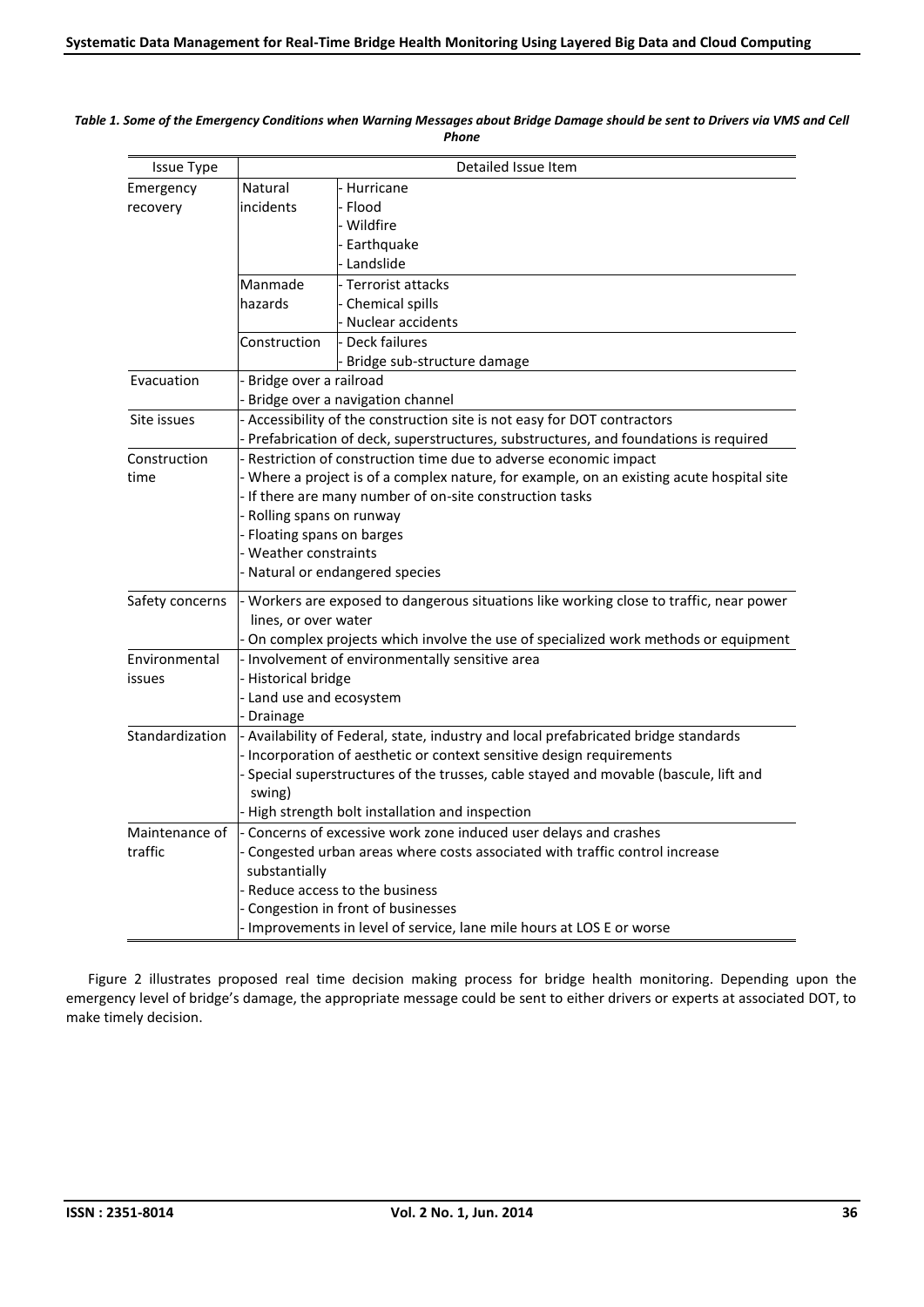

*Fig. 2. Proposed Real-Time Decision Making Framework for Bridge Health Monitoring*

## **4 SUMMARY AND CONCLUSION**

With the advancement of data-acquisition and storage programs, fast and easier approaches can be conducted for bridge health monitoring. Utilizing social media, mobile devices, sensors, video, and imagery technologies are some examples in this regard. The current study incorporated big data and cloud computing technologies with principles of transportation asset management strategy and developed new framework for bridge data management and health monitoring as well as real time decision making to deal with bridge's health condition. MapReduce which is a framework for distributed computing to address processing large unstructured data sets was discussed. In simple words, MapReduce divides input files into chunks and processes these in different steps. Hadoop was also introduced which is an open source version of MapReduce. Hadoop clusters are useful for processing massive datasets. It was mentioned that MapReduce framework can be leveraged to processes large datasets using "cloud" resources. Cloud computing has received lots of applications along with lower IT costs, which turns into significant efficiency level. A general and simple definition of cloud computing is remote control or software virtualization. A cloud service can determine a very good quality of any transportation assets' location from a raw data using GPS. It can also provide strong fitness and an opportunity for GIS in creating multiple layers of traffic and transportation assets' data.

The conventional framework for bridge data management and health monitoring was upgraded. In this framework, big data application and cloud computing were incorporated with transportation asset management fundamentals. There are two phases involved in this framework, phase 1 is "cloud" based and phase 2 is "decision" based. First phase is comprised of three layers including data collection, data transfer and data storage as well as visualization. These layers could get benefit of cloud computing technology and handle the processing of datasets using cloud resources. In the second phase, which is mainly coming from asset management strategy, experts and decision makers viewpoints are closely embedded into the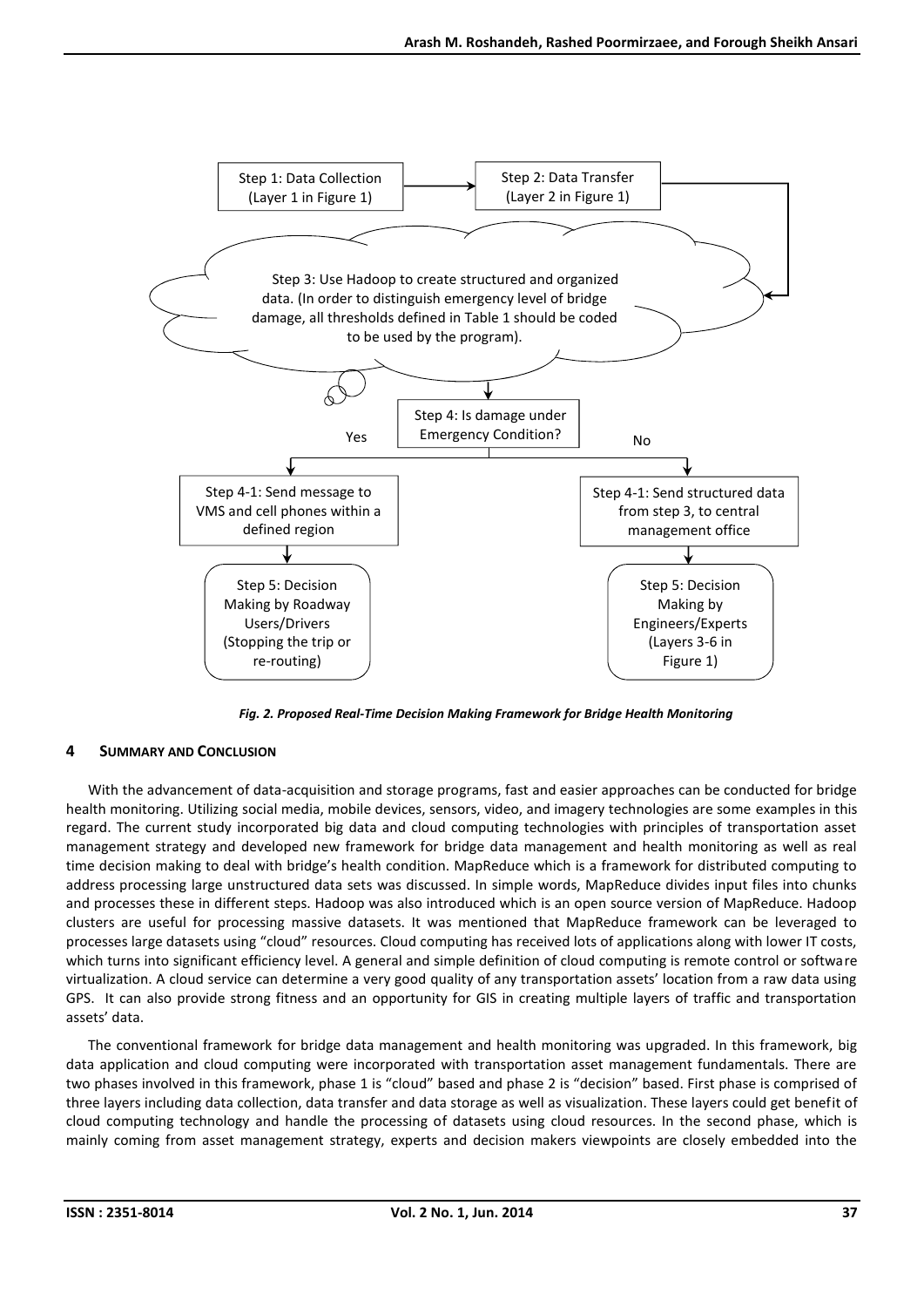framework. This phase has also three different layers as i) Data evaluation; ii) Projects prioritization; and iii) Projects implementation.

There are many emergency conditions that bridge damage needs to be immediately fixed, however, due to many circumstances it cannot be done. At these situations, road users are the right decision makers, who should directly be informed about the bridge condition. In order to communicate with drivers, one of the common ways is via Variable Message Signs (VMS) installed along roadways. SHM sensors embedded on bridges could be designed in a way to send warning messages, regarding the bridge damage, to VMSs installed within at least 1 mile before that bridge. Additionally, sending warning messages to cell phones within a defined region, depending upon the location of bridge, is another way in order to facilitate real time communication with road users. To address difficulties of real time communication with road users and/or experts in central management office (like DOT), the emerging technology of big data and cloud computing could be utilized.

Although, the proposed procedure for real time communication with road users and decision makers at DOTs, seems to be a new path in terms of transportation asset management, however, it still requires additional work before implementation.

#### **REFERENCES**

- [1] Y. Cheng, and H.G. Melhem, "Monitoring Bridge Health using Fuzzy Case-Based Reasoning," *Advanced Engineering Informatics,* vol. 19, no.4, pp. 299-315, 2005.
- [2] M. Gul, F.N. Catbas, and H. Hattori, "Image-Based Monitoring of Movable Bridge Open Gear for Condition Assessment and Maintenance Decision Making," *Journal of Computing in Civil Engineering*, 2013.
- [3] S.B. Im, S. Hurlebaus, and Y.J. Kang, "Summary Review of GPS Technology for Structural Health Monitoring," *Journal of Structural Engineering,* vol. 139, no.10, pp.1653-1664, 2013.
- [4] E. Kallinikidou, H.B. Yun, S.F. Masri, J.P. Caffrey, and L. H Sheng, "Application of Orthogonal Decomposition Approaches to Long-Term Monitoring of Infrastructure Systems," *Journal of Engineering Mechanics,* vol.139, no.6, pp.678-690, 2013.
- [5] K. Smarsly, and K.H. Law, "A Migration-Based Approach towards Resource-Efficient Wireless Structural Health Monitoring," *Advanced Engineering Informatics,* vol.27, no.4, pp.625-635, 2013.
- [6] M.R. Kaloop, E. Elbeltagi, and M.T. Elnabwy, "Bridge Monitoring with Wavelet Principal Component and Spectrum Analysis based on GPS Measurements: Case Study Mansoura Bridge-Egypt", *Journal of Performance of Constructed Facilities*, 2013.
- [7] M. Kurata, J. Kim, J.P. Lynch, G.V.D. Linden, H. Sedarat, E. Thometz, P. Hipley, and L.H.Sheng, "Internet-Enabled Wireless Structural Monitoring Systems: Development and Permanent Deployment at the New Carquinez Suspension Bridge", *Journal of Structural Engineering,* vol.139, no.10, pp.1688-1702, 2013.
- [8] I. Laory, T.N. Trinh, D. Posenato, and I.F. Smith, "Combined Model-Free Data-Interpretation Methodologies for Damage Detection During Continuous Monitoring of Structures", *Journal of Computing in Civil Engineering,* vol.27, no.11, pp.657- 666, 2013.
- [9] B.P. Wijesinghe, S.A. Zacharie, K.D. Mish, and J.D. Baldwin, "Design and Development of in Situ Fatigue Sensors for Structural Health Monitoring of Highway Bridges," *Journal of Bridge Engineering,* vol.18, no.4, pp.297-307, 2013.
- [10] Cox, M. and Ellsworth, D., Managing big data for scientific visualization, *Proc. ACM Siggraph*, ACM, pp.5.1-5.17, 1997.
- [11] W. Ni, I. Collings, R. Liu, and Z. Chen, "Relay-Assisted Wireless Communication Systems in Mining Vehicle Safety Applications," *IEEE Transactions on Industrial Informatics,* vol.10, no.1, pp.615-627, 2014.
- [12] C. Jayalath, J. Stephen, and P. Eugster, "From the Cloud to the Atmosphere: Running MapReduce across Data Centers," *IEEE Transactions on Computers,* vol.63, no.1, pp.74-87, 2014.
- [13] C. Perera, A. Zaslavsky, C. Liu, M. Compton, P. Christen, and D. Georgakopoulos, "Sensor Search Techniques for Sensing as a Service Architecture for the Internet of Things," *IEEE Sensors Journal,* vol.14, no.2, pp.406-420, 2014.
- [14] L. Rutkowski, M. Jaworski, L. Pietruczuk, and P. Duda, "Decision Trees for Mining Data Streams Based on the Gaussian Approximation," *IEEE Transactions on Knowledge and Data Engineering,* vol.99, no.1, pp.108-119, 2014.
- [15] X. Wu, X. Zhu, G. Wu, and W. Ding, "Data Mining with Big Data," *IEEE Transactions on Knowledge and Data Engineering,* vol.26, no.1, pp.97-107, 2014.
- [16] X. Zhang, L.T. Yang, C. Liu, and J. Chen, "A Scalable Two-Phase Top-Down Specialization Approach for Data Anonymization Using MapReduce on Cloud," *IEEE Transactions on Parallel and Distributed Systems, vol.25, no.*2, pp.363- 373, 2014.
- [17] Big Data in Motion Summit, Manage expanding data volumes for analytics & operations, 2014. [Online] Available: https://www.idevnews.com/registration/?event\_id=287 (March 30.2014)